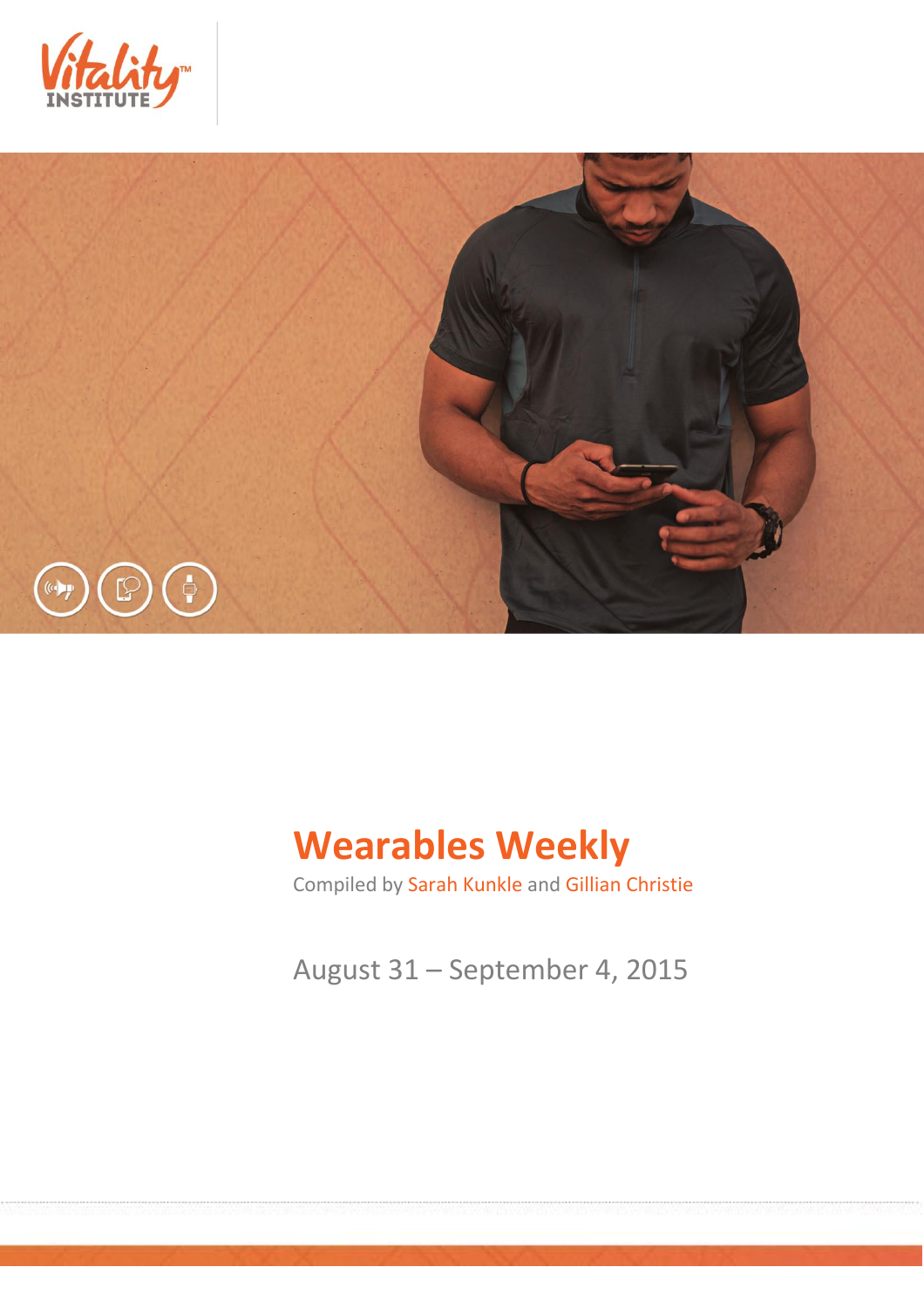

## **A Friendly Reminder:**

### **There are 38 days remaining to provide feedback on the Vitality Institute's [Guidelines for Personalized Health Technology](http://thevitalityinstitute.org/site/wp-content/uploads/2015/07/Responsibility-Guidelines-for-Personalized-Health-Technology.pdf)**

**Submit your comments [here](http://thevitalityinstitute.org/projects/personalized-health-technology/public-consultation/) or email Gillian Christie at [gchristie@thevitalitygroup.com](mailto:gchristie@thevitalitygroup.com?subject=Wearables%20Weekly%20Feedback)**

## **Five New Health Tracking Devices Announced Last Week**

#### *[Read More Here](http://mobihealthnews.com/46511/seven-new-wearables-health-tracking-devices-from-sony-samsung-and-more/)*

Five new health tracking devices were announced this past week by a variety of consumer electronics companies. Sony, Samsung, Huawei, and TomTom all released new versions of their smartwatches and wearable tracking devices. Here is the round-up.

#### **The Round-up of Releases**

- 1. **Samsung's Gear S2:** Samsung's Galaxy Gear preceded the launch of the Apple Watch in the market, though Samsung has been aspiring to improve its offering. Similar to the Apple Watch, the new Samsung Gear S2 (pictured) includes a circular screen and a turn bezel, along with heart rate and fitness tracking capabilities.
- 2. **Sony's Wena Wrist:** Slated for release initially in Japan, the Wena Wrist is a smartwatch that includes a smart wallet, call and text vibration notifications, and activity tracking capabilities. In particular, the watch tracks steps and calories burned (which are viewed through a companion mobile application).
- 3. **Huawei Watch:** The Huawei Watch is the company's high-end smartwatch that will retail for \$349 and incorporate information on heart rate, step tracking, and calories burned. It will also automatically discern between running, walking, and cycling.
- 4. **Huawei Honor Band:** This is the Huawei Honor brand's first lowend wearable. It is an updated version of the Talkband, and includes activity and sleep tracking, along with call and text



notifications. It also incorporates a waterproof touchscreen and will retail for approximately \$90.

5. **TomTom's Spark GPS Fitness Watch:** TomTom's new fitness watch includes capabilities for tracking steps, active minutes, distance, calories, and sleep duration. It will also track time, speed, pace, and heart rate by leveraging its GPS capabilities. The device is set to release on October 15 in the United States for \$249.

## **Fitness Application Runkeeper Suffers Layoffs**

#### *[Read More Here](http://www.betaboston.com/news/2015/08/25/runkeeper-cuts-about-30-percent-of-staff-shifting-focus-from-user-growth-to-revenue/)*

Boston-based Runkeeper announced layoffs of approximately 30% (16 members) of its workforce. The company attributed the layoffs to a shift in focus from purely generating users to instead squeezing revenue from its users. Founded in 2008, Runkeeper has raised \$11.5 million, with its latest round occurring four years ago. Currently, Runkeeper offers a free mobile fitness application, along with a premium version – Runkeeper Go – for \$9.95/month. The premium version includes prescribed training plans and live broadcasting of an individual's